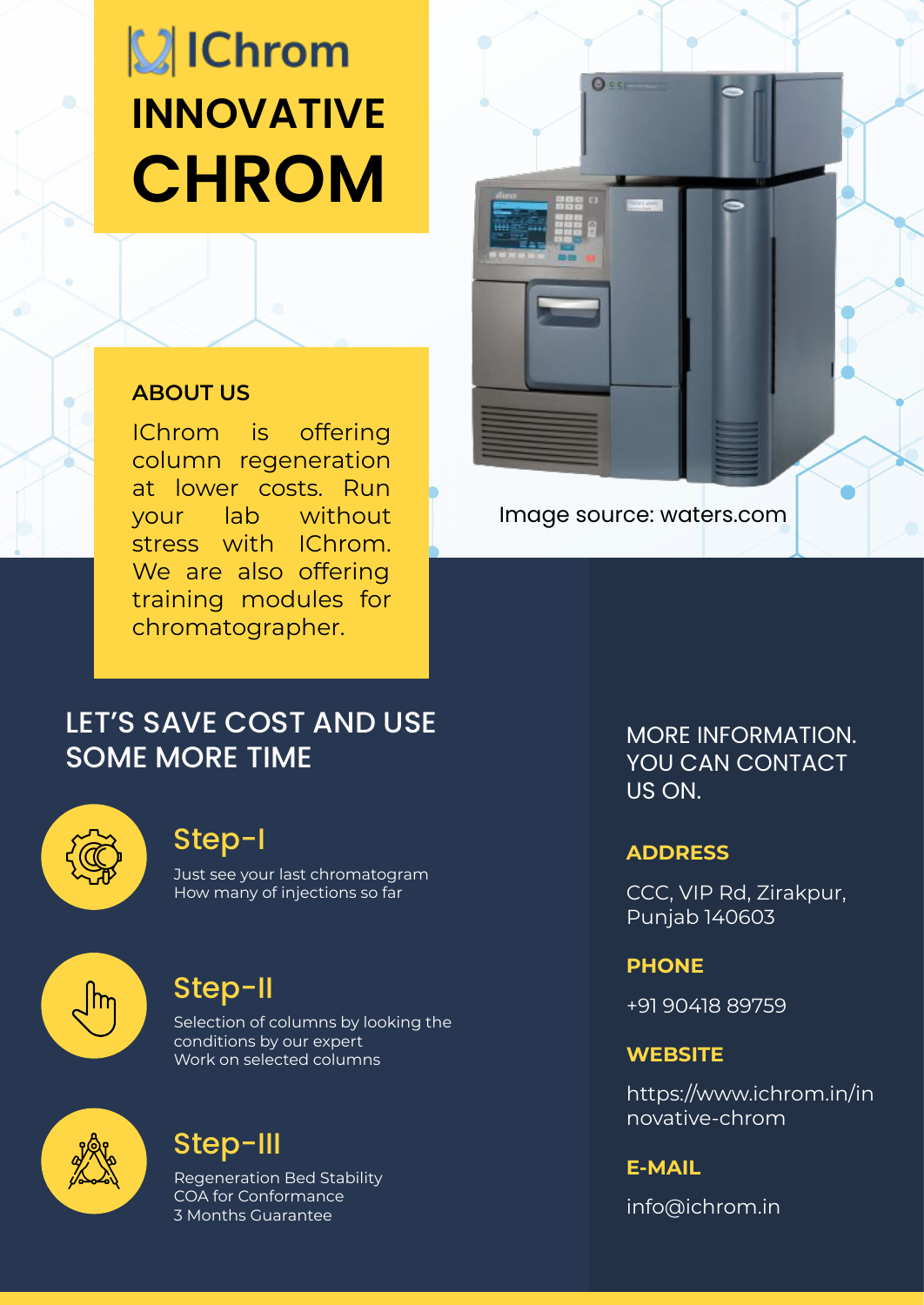# **VIChrom**

## **We are offering Training Modules for Chromatographer and Lab Chemist:**

- How to use HPLC /GC columns -2hrs
- Basic to advance Chromatography -2hrs
- Analytical Method Development -2hrs
- Green Chromatography Method -2hrs
- "2 days paid workshop"